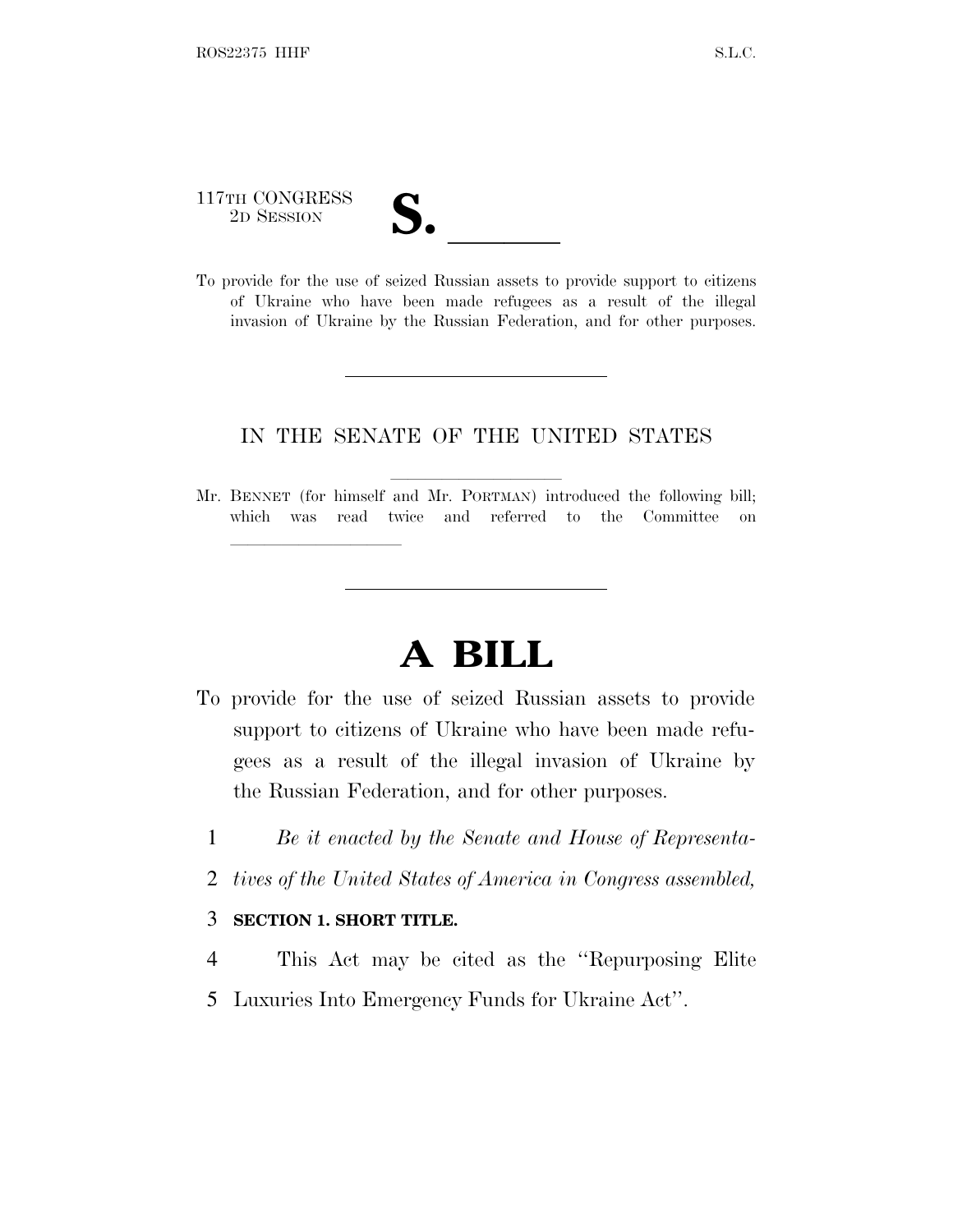$\mathfrak{D}$ 

### **SEC. 2. USE OF SEIZED RUSSIAN ASSETS TO SUPPORT UKRAINIAN REFUGEES.**

 (a) DEPOSIT OF PROCEEDS OF SEIZED ASSETS.— Notwithstanding section 524(c) of title 28, United States Code, or any other provision of law, the Attorney General shall deposit all proceeds resulting from the liquidation of assets seized as a result of actions taken by the Task Force KleptoCapture, as announced by the Attorney Gen- eral on March 2, 2022, into the Ukrainian Relief Fund established under subsection (b).

(b) UKRAINIAN RELIEF FUND.—

 (1) ESTABLISHMENT.—The Secretary of the Treasury shall establish an account, to be known as the ''Ukrainian Relief Fund'', to be available, as provided in advance in appropriations Acts—

 (A) to the Secretary of State for use, in consultation with the Administrator of the United States Agency for International Devel-opment, as specified in paragraph (2); and

 (B) to the Attorney General for adminis- trative costs relating to the seizure and liquida- tion of assets through the Task Force 23 KleptoCapture.

 (2) USE OF FUNDS TO SUPPORT UKRAINIAN REFUGEES.—Amounts in the Ukrainian Relief Fund shall be available to provide support to the people of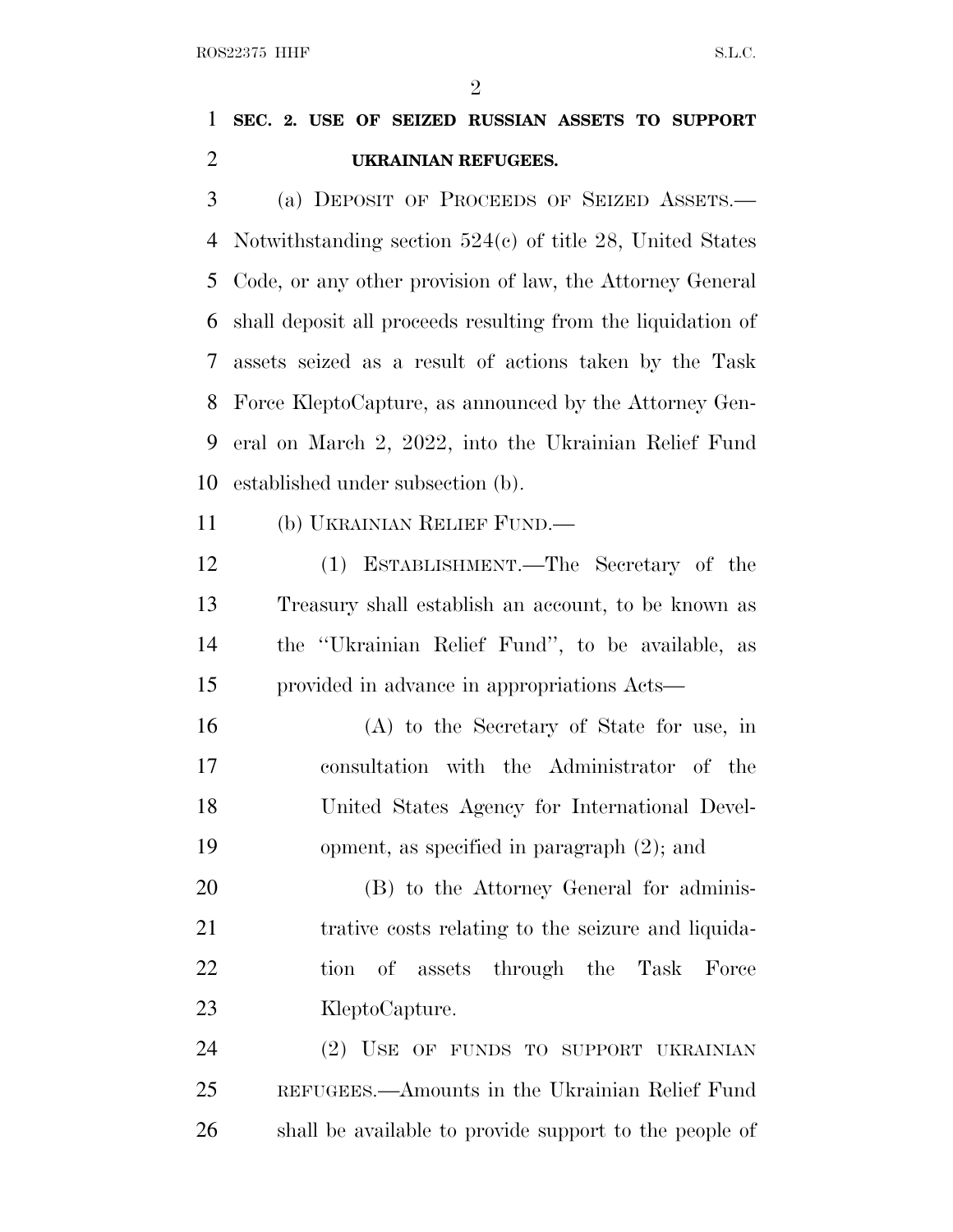| $\mathbf{1}$   | Ukraine following the illegal invasion of Ukraine by      |
|----------------|-----------------------------------------------------------|
| $\overline{2}$ | the Russian Federation, including—                        |
| 3              | $(A)$ to promote the security, safety, health,            |
| $\overline{4}$ | well-being, and resettlement of Ukrainian refu-           |
| 5              | gees;                                                     |
| 6              | (B) to support international or nonprofit                 |
| 7              | organizations engaged in direct efforts to sup-           |
| 8              | port Ukrainian refugees;                                  |
| 9              | (C) to support the reconstruction, rehabili-              |
| 10             | tation, and general recovery of Ukraine in areas          |
| 11             | no longer controlled by the Russian Federation,           |
| 12             | as certified by the Secretary of State; and               |
| 13             | (D) through such other manner as the Sec-                 |
| 14             | retary considers appropriate to promote the se-           |
| 15             | curity, welfare, and dignity of Ukrainian refu-           |
| 16             | gees, the recovery of the economy of Ukraine,             |
| 17             | and the general welfare of the people of                  |
| 18             | Ukraine.                                                  |
| 19             | (c) REPORT REQUIRED.—Not later than 180 days              |
| 20             | after the date of the enactment of this Act, and on an    |
| 21             | ongoing basis thereafter, the Attorney General, the Sec-  |
| 22             | retary of State, and the Administrator of the United      |
| 23             | States Agency for International Development shall jointly |
| 24             | report to Congress on—                                    |